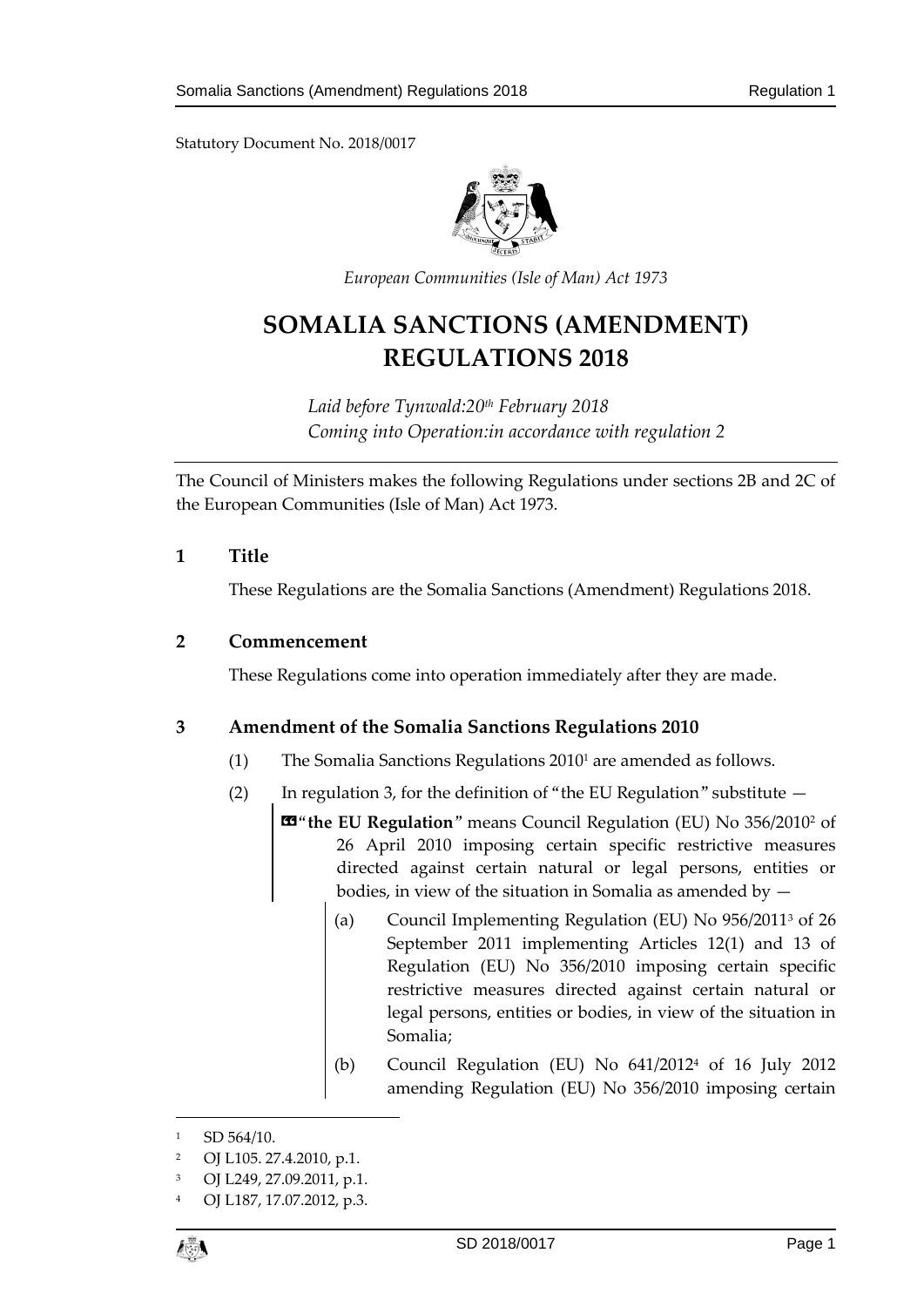specific restrictive measures directed against certain natural or legal persons, entities or bodies, in view of the situation in Somalia;

- (c) Council Regulation (EU) No  $432/2013^5$  of 13 May 2013 amending Regulation (EU) No 356/2010 imposing certain specific restrictive measures directed against certain natural or legal persons, entities or bodies, in view of the situation in Somalia; and
- (d) Council Regulation (EU) No 2017/2415 <sup>6</sup> of 21 December 2017 amending Regulation (EU) No 356/2010 imposing certain specific restrictive measures directed against certain natural or legal persons, entities or bodies, in view of the situation in Somalia,

as these instruments have effect in the Island<sup>7</sup>, and a reference to a numbered Article or Annex (without more) is a reference to the Article of, or Annex to, the EU Regulation so numbered. $\boldsymbol{\mathsf{\Xi}}$ .

#### **4 Revocation**

The Somalia Sanctions (Amendment) Regulations 2013<sup>8</sup> are revoked.

#### **MADE 16:50 11TH JANUARY 2018**

**W GREENHOW** *Chief Secretary*

-



<sup>5</sup> OJ L129, 14.5.2013, p.15.

<sup>6</sup> OJ L343, 22.12.2017, p.33.

<sup>7</sup> Council Regulation (EU) No 356/2010, Council Implementing Regulation (EU) No 956/2011, Council Regulation (EU) No 641/2012, Council Regulation (EU) No 432/2013 and Council Regulation (EU) No 2017/2415 were applied to the Island with modifications by SD 0562/10, SD 0905/11, SD 0644/12, SD0255/13 and SD 2018/0016 respectively. SD 0644/12 also amended SD 0562/10 so that references to the Annexes to Council Regulation (EU) No 356/2010, as it has effect in the Island, are to be construed as references to those Annexes as amended from time to time.

<sup>8</sup> SD 0256/13.